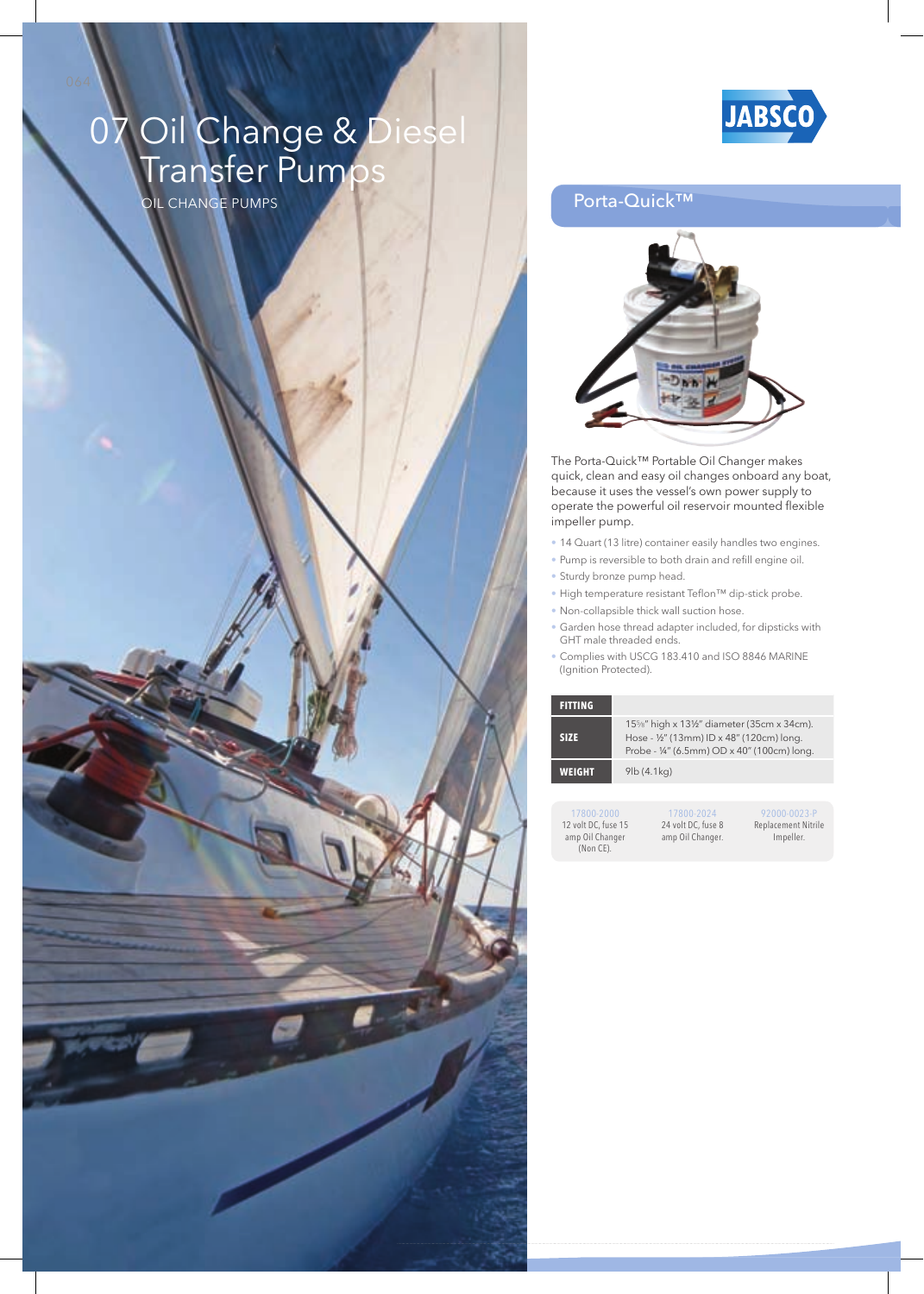### OIL CHAngE PuMPS Porta-Quick™ DIY Oil Changer Oil Change Pump



The Oil Change Pump is the same high quality pump used in the Jabsco multi-engine Oil Change System. The powerful pump can change oil in a typical V-8 engine in just minutes.

- Pump is reversible to both drain and refill engine oil.
- Self-priming to 3ft (1m) of lift.
- Includes %" NPT full flow ball valve.
- Reversing switch guard to avoid accidental activation.
- Complies with uSCg 183.410 and ISO 8846 MARInE (Ignition Protected)

| <b>FITTING</b> | Connections for 3%" NPT male threaded fitting.                                      |
|----------------|-------------------------------------------------------------------------------------|
| <b>SIZE</b>    | $7\frac{1}{8}$ " long x 3¼" wide x 4 $\frac{1}{16}$ " high<br>(20cm x 10cm x 11cm). |
| <b>WEIGHT</b>  | $9$ lb $(4.1$ kg).                                                                  |
|                |                                                                                     |

| 17830-0012<br>12 Volt DC, fuse | 17830-0024<br>24 Volt DC, fuse | 9200-0023-P<br>Nitrile Impeller. |
|--------------------------------|--------------------------------|----------------------------------|
| $15$ amp                       | 8 amp                          |                                  |
| Oil Change Pump.               | Oil Change Pump.               |                                  |

The Do-it-Yourself Oil Changer is simple to use, and offers quick and easy oil changes for the leisure boat owner.

> 17850-1012 12 volt DC, fuse included.

- Fully assembled.
- 14 Quart (13 litre) container.
- Tested for 1400 cycles.
- 8' (2.49m) dipstick hose.

**SIZE** 15" high x 14" diameter (35cm x 34cm). **WEIGHT** 6lb (2.7kg).



## Flat Tank Oil Changer System

The Jabsco Flat Tank Oil Changer System simplifies the engine oil changing process, ideal for changing engine oil in Boats, RV's, Lawn and Garden Equipment. There is no need to worry about open containers causing spills when changing engine oils with the 3½ Gallon (13LTR) compact self-contained unit fitted with a selfpriming diaphragm pump with an easy pour spout for emptying. The Flat Tank design allows for easy storage in deck boxes, boat storage lockers, or RV storage compartments. Easy to use, clean and efficient dipstick suction tube, battery clamp wire leads, an on-off pump switch.

- Stores easily
- Compact robust tank design
- Easy pour spout with screw on cap
- Easy to carry handle
- 3½ gallon (13ltr) sealed container
- Self-priming, run dry pump
- BatteryLeads: 6ft (1.8m) with alligator clips
- SuctionTube: 8ft (2.4m), oil & heat resistant
- Powerful 12 VDC motor makes oil changing quick and simple
- 6-foot (2 meter) electrical wire for easy connection to 12 volt power supply
- Battery clamp leads and on-off switch to make pumping process quick and simple

| <b>SIZE</b>   | 19" high $\times$ 12" wide $\times$ 6.5" deep<br>(483mm x 305mm x 165mm). |
|---------------|---------------------------------------------------------------------------|
| <b>WEIGHT</b> | 7lb (3.17kg).                                                             |



17860-2012 12 volt DC, fuse 5 amp.

Oil Change Pumps<br>Oil Change & Diesel Transfer Pumps 07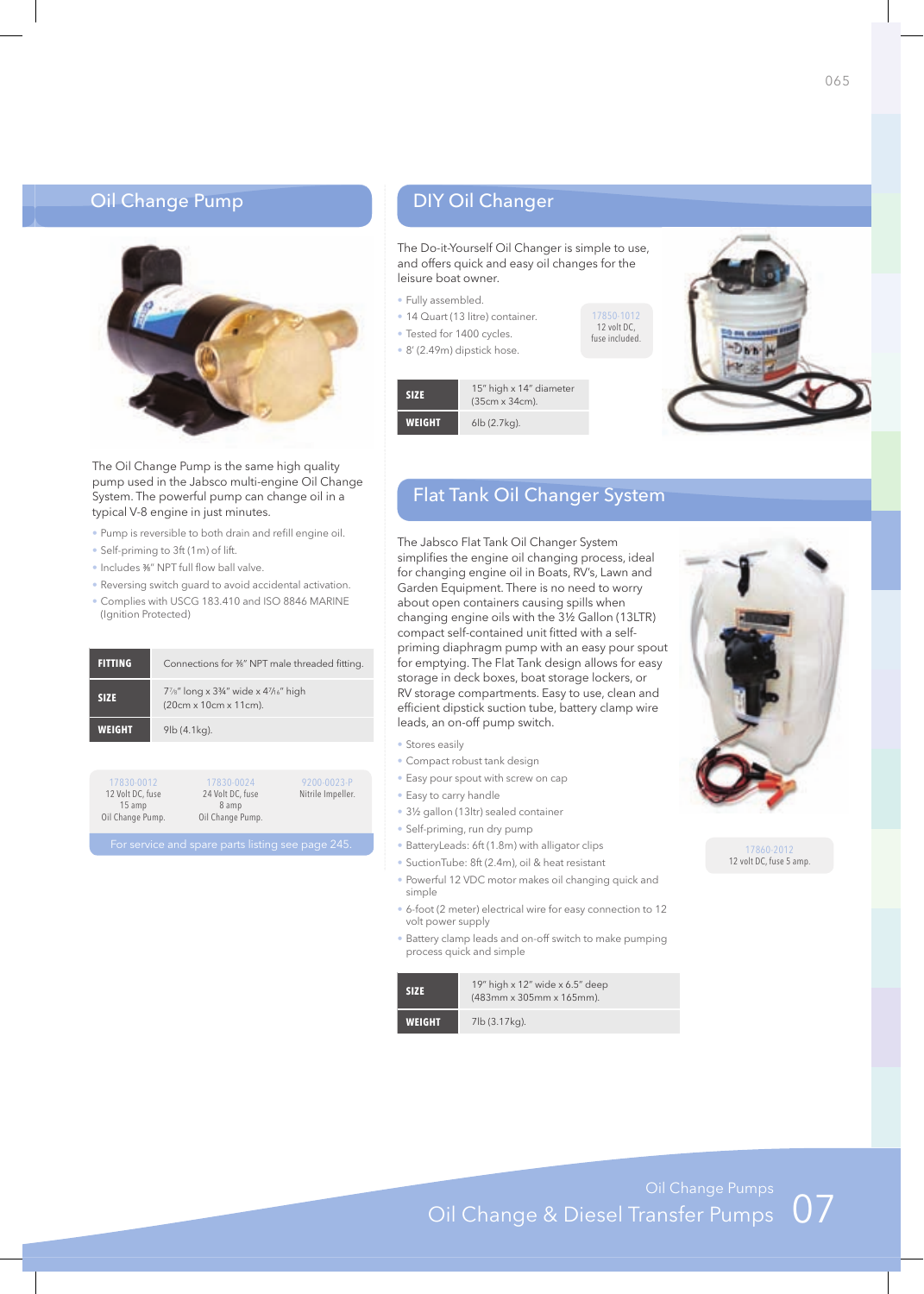## 07 Oil Change & Diesel Transfer Pumps

OIL CHAngE PuMPS

### Gear Puppies





These robust pumps make oil and diesel transfe simple and easy for fixed installation systems. Th Junior gear Puppy can produce 3.5 gpm (14 lpm) and the Gear Puppy can produce up to 6.5 gpm (25 lpm) and handle viscosities up to 150cs.

- Rugged bronze construction.
- · Inlet filter supplied.
- Suitable for oils up to 150 Cs.
- Complies with uSCg 183.410 and ISO 8846 MARInE (ignition protection).
- Self priming to 3ft (1m).
- 15 minute duty rating.

| ۱r<br>١ė<br>n) | <b>SIZE</b>                                               | 23220-Series: 3" x 6.5" x 5.5"<br>(8cm x 16.6cm x 13.6cm).<br>23230-Series 4" x 7" x 7"<br>(9.5cm x 17.5cm x 17.8cm). |
|----------------|-----------------------------------------------------------|-----------------------------------------------------------------------------------------------------------------------|
|                | <b>WEIGHT</b>                                             | 23220-Series 4.8lb (2.2kg).<br>23230-Series 7lb (3.2kg).                                                              |
|                | 23220-2012<br>12 volt DC, fuse 10A,<br>Junior Gear Puppy. | 23230-2012<br>12 volt DC, fuse 15A, Gear                                                                              |

23220-2024 24 volt DC, fuse 5A, Junior Gear Puppy.

23230-2024 24 volt DC, fuse 7.5A, Gear Puppy.

**JABSCO** 

## Oil Changer System



The Oil Change System consists of a robust self-priming flexible impeller pump mounted to an easy to install base and coupled to a five port manifold, factory fitted with three full flow ball valves.

- The system includes a pump reversing switch to pump used oil out and new oil in.
- The system cover includes a hinged valve cover to protect them from being accidentally opened.
- The valve cover will not close after an oil change unless valves are securely closed.
- Complies with USCG 183.410 and ISO 8846 MARINE (Ignition Protected).

| <b>SIZE</b>   | (13cm x 28cm x 28cm).<br>Ball Valves - 1/2" NPT. | 51/4" high x 10 <sup>7</sup> /8" wide x 11" deep |
|---------------|--------------------------------------------------|--------------------------------------------------|
| <b>WEIGHT</b> | $9$ lb $(4.1$ kg).                               |                                                  |
|               |                                                  |                                                  |
|               | 17820-0012<br>12 volt DC, fuse 15 amp Oil        | 9200-0023<br>Replacement Nitrile                 |

Change System. 17820-0024 24 volt DC, fuse 8 amp Oil Changer System.

Impeller. 98024-0000 Additional ½" Ball Valve.

### Permanent Oil Drain Hose Kit



The Jabsco Oil Drain Hose includes a drain plug fitting, oil drain hose assembly, hose hanger and a cap. This provides an easy method of connecting to several pump types for neat and easy oil removal.

- Reinforced flexible oil rated drain hose.
- 1/2"-20 threaded oil drain fitting with two hose connection points to assure hose is oriented in desired direction.
- Hose hanger secures hose end above oil.
- Threaded cap seals hose end.

| <b>SIZE</b>   | Hose - $\frac{36}{1}$ ID x 48" long<br>Drain fitting - 1/2"-20 thread. |
|---------------|------------------------------------------------------------------------|
| <b>WEIGHT</b> | $1$ lb $(0.5$ kg.)                                                     |
|               | 100000000                                                              |

18080-0000 Hose & Drain Fitting. Carton: 12 Kits.

Not recommended for automobiles with drainplugs exposed to potential road hazard damage.

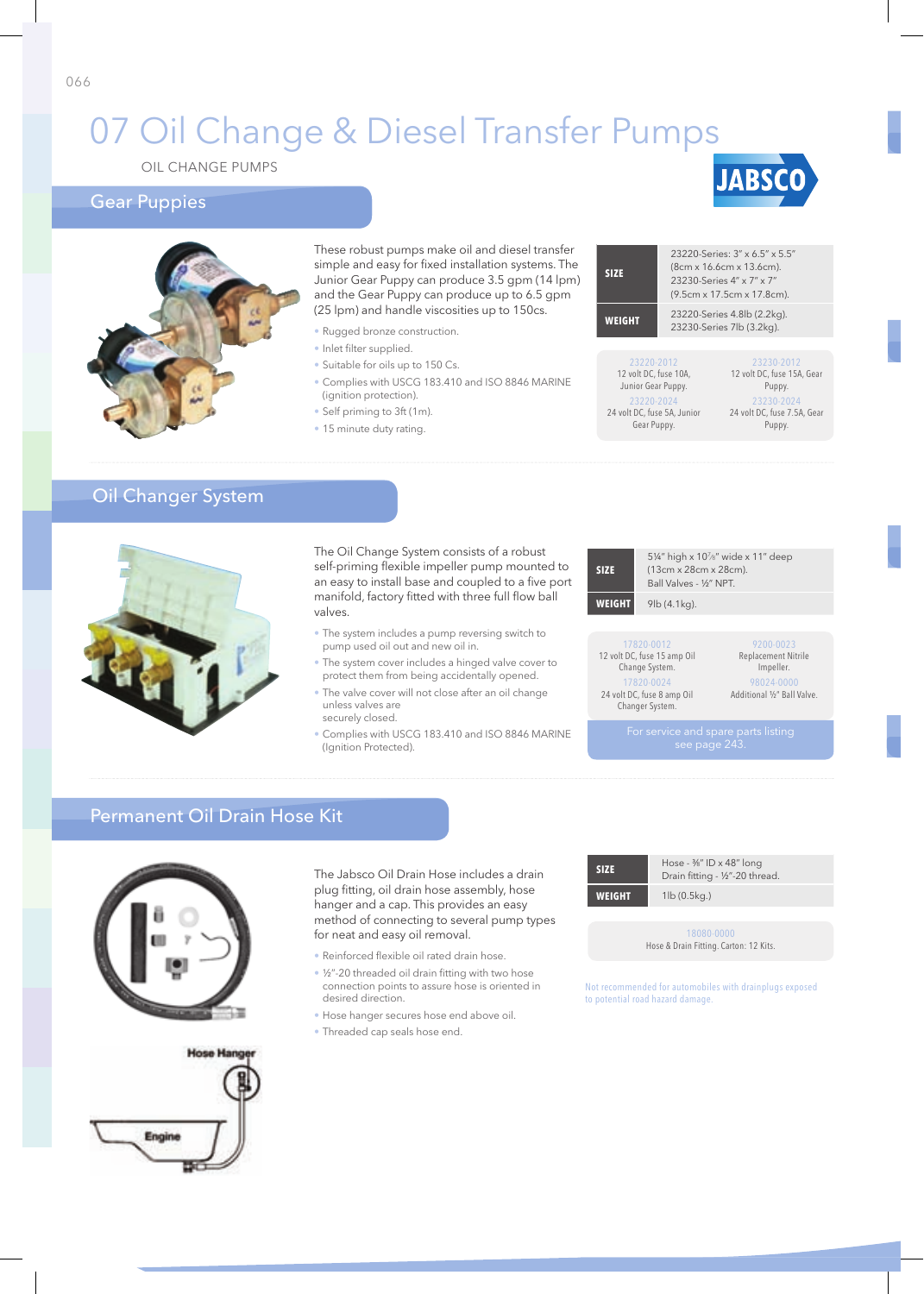### Engine Oil Drain Pump

Polished brass hand pump connects directly to engine oil dipstick tube on many popular marine engines such as OMC and Mercruiser.

- Screws onto threaded male ¾" garden hose
- (GHT) fitting on top of dipstick tube.
- Gives simple "one-hand" pumping.
- Complete with 2ft (60cm) of ½" (13mm) ID drain hose.

### Handy Boy Utility Pump

#### Versatile polished brass multi-purpose hand pump.

- Drain, fill or top up engine and gearbox oil.
- Overcomes problem of hard to reach drain plugs and filler caps.
- Oil and corrosion resistant brass neoprene construction with up to 1½ gpm (6 lpm) output.
- 1001 other uses on any boat.

## Little Pal Utility Pump

### Compact polished brass multi-purpose hand pump.

- Ideal for small engine and gearbox oil drain.
- Simply pump old oil out with dipstick probe.
- Oil and corrosion resistant brass and neoprene construction with up to 1 gpm (4 lpm) output.
- Small enough to fit any tool box.



Handy Boy. 34060-0010 Little Pal. **FITTING** Connection for ½" (13mm) ID hose. 1 x ¼" (6mm) probe. **SIZE** 10¼" long x 1¼" diameter (26cm x 3cm). **WEIGHT** 1lb (0.5kg).

34060-0130 Engine Oil Drain Pump.

**SIZE** 12" long x 1¼" diameter (31cm x 3cm).

Connection for ½" (13mm) ID hose. Foot adaptor for ½" (13mm) ID hose. 1 each ½" (13mm) ID hoses, 1 each 5/16" (6.5mm) probe, 1 each ¼" (6mm) probe.

**SIZE** 10¼" long x 1¼" diameter (26cm x 3.2cm).

**FITTING** Connection for 34" GHT male thread.

**WEIGHT** 1lb (0.5kg).

**WEIGHT** 2lb (0.9kg).

**FITTING**

### Slimline Pumps

Rule has developed a family of compact combination Submersible and Inline pumps and Portable Pump kits designed for a wide variety of uses, both onboard and ashore. There are four models in the Slimline Series which include strainers for use in submersible mode or, when the filter is removed, for use in the inline pumping mode. These pumps are capable of pumping hot or cold fresh water, seawater, antifreeze and even diesel. The pumps can be used to pump bilge water from tight spaces, as deck showers, for general wash down, water and diesel transfer or engine winterizing.

- Delivers up to 500 gph (1920 lph).
- Pumps fresh and seawater, diesel and anti-freeze.
- Wash down for cars, vehicles, anchors and decks.
- Deck shower.
- Under engine bilge pumping.
- Diesel refueling and transfer.
- garden watering.
- Container filling and emptying.
- Sink draining.
- Engine winterizing.
- \*Not for use with diesel.





iL500P 500 gph (1920 lph), 12 volt iL500P-24 500 gph (1920 lph), 24 volt. iL280P 280 gph (1080 lph), 12 volt. iL280P-24 280 gph (1080 lph), 24 volt. iL200P 200 gph (760 lph), 12 volt. iL200P-24 200 gph (760 lph), 24 volt. iL200\* 200 gph (760 lph), 12 volt. iL500PK Kit<br>500 gph (1920 lph), 12 volt with 13ft (4m) lay flat pvc/nitrite hose.  $i$ L500PK-24 $k$ 500 gph (1920 lph), 24 volt with 13ft (4m) lay flat pvc/nitrite hose. iL280PK Kit<br>280 gph (760 lph), 12 volt with 13ft (4m) lay flat pvc/nitrite hose. il280PK-24 280 gph (760 lph), 24 volt with 13ft (4m) lay flat pvc/nitrite hose. iL200K Kit\*<br>200 gph (760 lph), 12 volt with 9ft (3m) lay flat food quality hose.

# Diesel Transfer Pumps<br>Oil Change & Diesel Transfer Pumps 07



iL280PK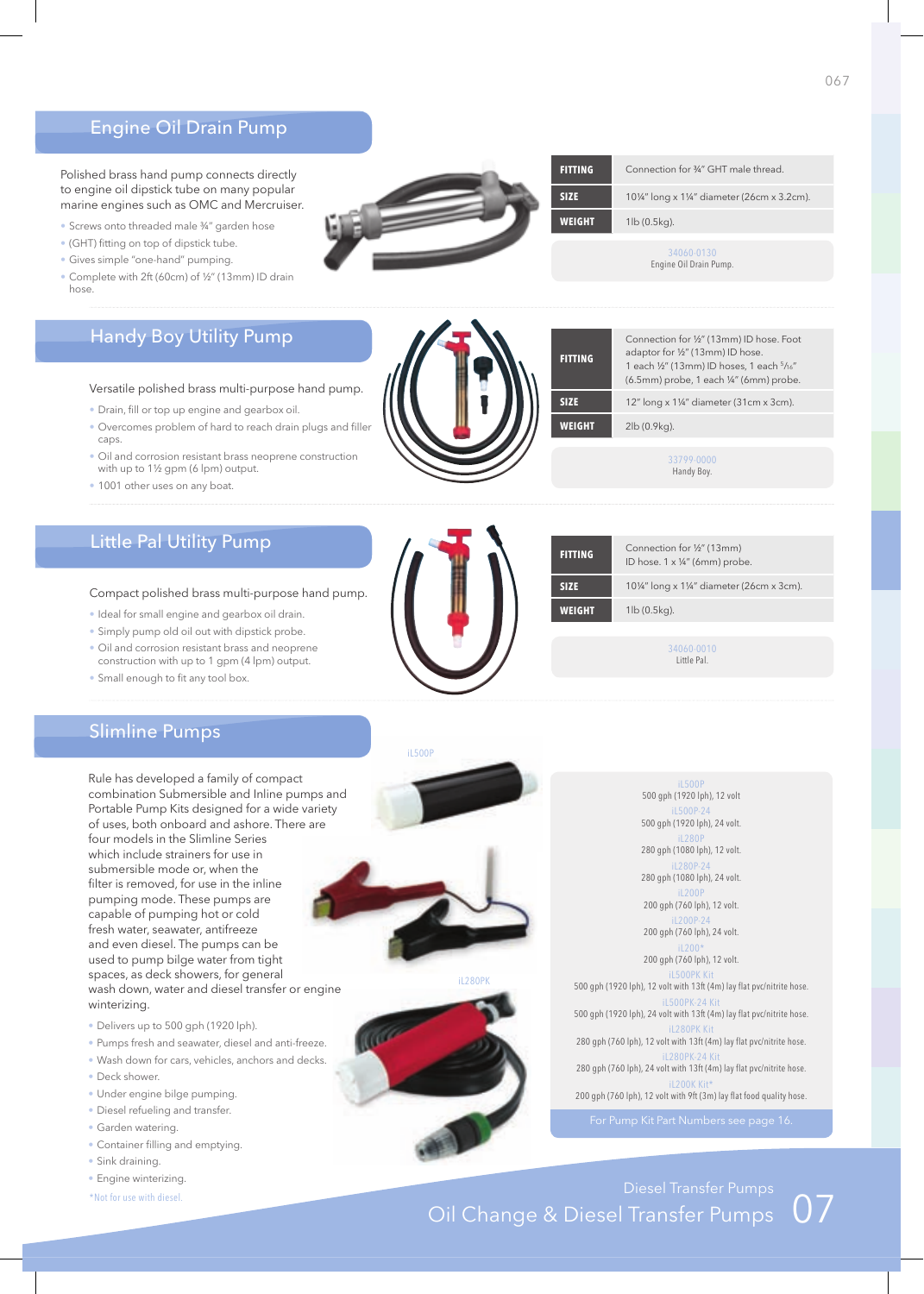## 07 Oil Change & Diesel Transfer Pumps

DIESEL TRAnSFER PuMPS

### Sliding Vane 18680 - 6 gpm

### Light duty, 30 minute rated diesel pump.

- 6 gpm (23 lpm) at 10ft (3m) head.
- 30ft (9m) maximum total head.
- Self-priming up to 3ft (1m) vertical lift.
- Duty cycle-30 minutes at 10ft (3m) at 86°F  $(30^{\circ}C)$ .
- Rugged bronze pump head.
- Complies with uSCg 183.410 and ISO 8846
- MARINE (Ignition Protection).



| <b>FITTING</b>                  |                      | Connections for 1/2" NPT and 1" (25mm) hose.             |                            |
|---------------------------------|----------------------|----------------------------------------------------------|----------------------------|
| <b>SIZE</b>                     |                      | 7" long x 43/4"wide x 33/6" high<br>(18cm x 12cm x 9cm). |                            |
| <b>WEIGHT</b>                   | $5.5$ lb $(2.5kg)$ . |                                                          |                            |
|                                 |                      |                                                          |                            |
| 18680-0920<br>12 volt DC model. |                      | 18680-0940<br>24 volt DC model.                          | 90200-0001<br>Service Kit. |
|                                 |                      | For service and spare parts listing see page 209         |                            |

## Sliding Vane 18680 - 6 gpm Reversible

### Light duty, 30 minute rated diesel pump with integral reversing switch.

- 5 gpm (19 lpm) at 10ft (3m) head.
- 20ft (6m) maximum total head.
- Self-priming up to 3ft (1m) vertical lift.
- 22°F (-30°C) to 100°F (+40°C) operating temperature range.
- Duty cycle-30 minutes at 10ft (3 metres) at 86°F (30°C).
- Complies with USCG 183.410 and ISO 8846 MARINE (Ignition Protection).



| <b>FITTING</b> |                                                                  | Connections for 1/2" NPT and 1" (25mm) hose. |
|----------------|------------------------------------------------------------------|----------------------------------------------|
| <b>SIZE</b>    | 8" long x 43/4" wide x 31/4" high<br>(20cm x 12cm x 8cm).        |                                              |
| <b>WEIGHT</b>  | 5.5lb (2.5kg).                                                   |                                              |
|                |                                                                  |                                              |
|                | 18680-1000<br>12 Volt dc model, fitted with<br>reversing switch. | 90201-0000<br>Service Kit.                   |
|                | For service and spare parts listing see page 209                 |                                              |

## Sliding Vane 18685 - 7 gpm

### Continuously rated duty, AC diesel or light oil transfer pump.

- 7.8 gpm (29.5 lpm) output at 3m (10ft) total head.
- Self Priming up to 1.5m (5ft) vertical lift.
- 20 ft. (6 m) maximum head.
- Fitted with Thermal overload protection and 6ft power cord with 3 prong grounded plug.



| <b>FITTING</b> | Connections for 1/2" NPT (12mm)<br>or 1" (25mm) ID hose.              |  |  |
|----------------|-----------------------------------------------------------------------|--|--|
| <b>SIZE</b>    | 91/2" long x 43/4" wide x 6" high<br>(24cm x 12 cm x 15cm).           |  |  |
| <b>WEIGHT</b>  | 14½lb (6.5kg).                                                        |  |  |
|                |                                                                       |  |  |
|                | 18685-0000<br>115 volt AC model, 1/8hp, 60Hz TENV, 3450 rpm (Non CE). |  |  |



WARNING Sliding Vane Pumps must not be used for gasoline, petroleum prod ucts or any fluid with a flash point below 98°F (37°C).